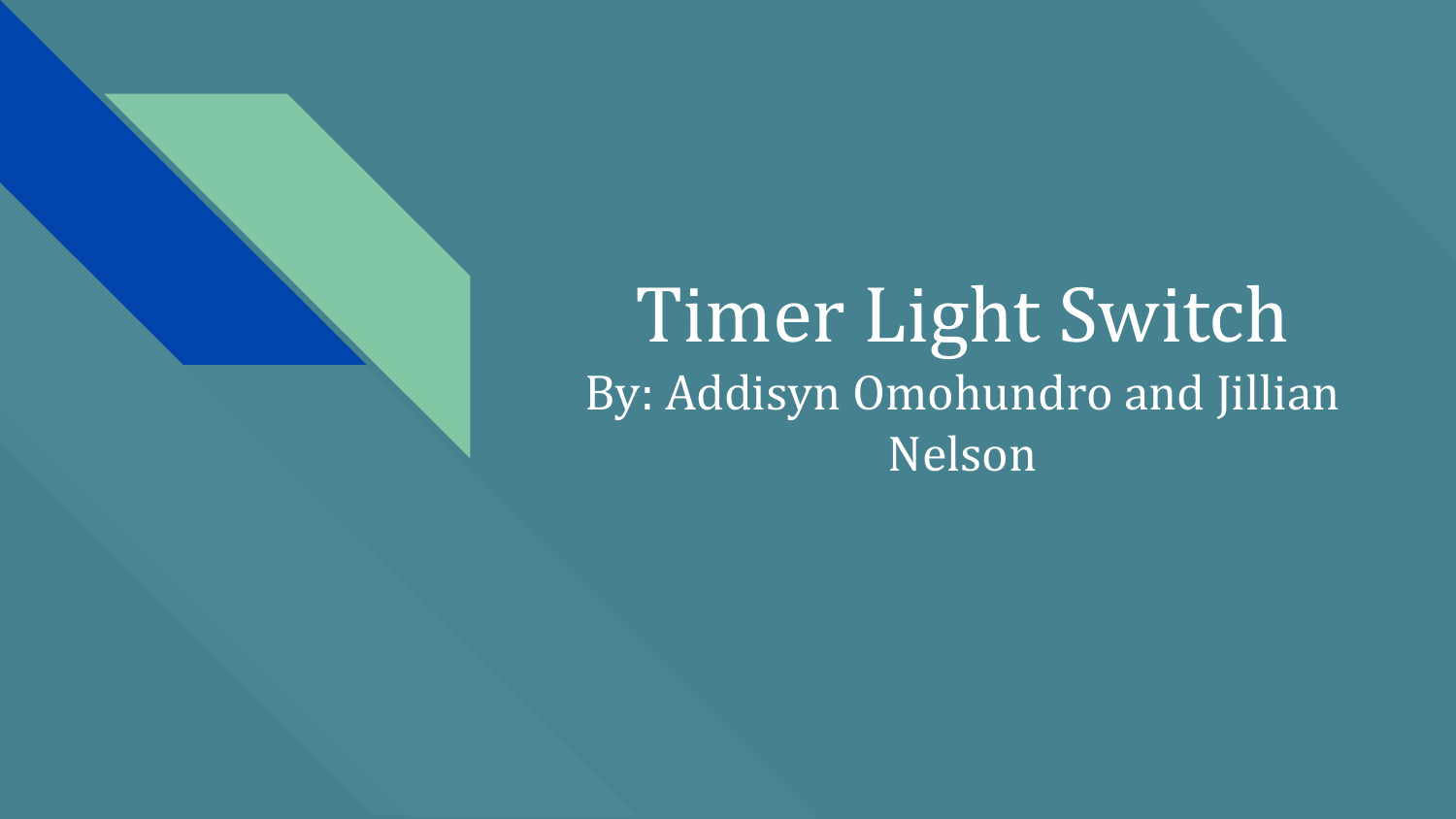## Timer Light Switches

We want to save energy in peoples homes. To do this timer light switches would be the best. So far 36% of energy is wasted in an average American home. Timer light switches is a great impact to sustainability. The website legrandgroup states, "programmable switches are some of the most eco-friendly light switches because they reduce the amount of energy you consume in your home. This is because they eliminate issues like forgetting to turn lights on and off." This has a great impact for you and your home. This can also prevent anyone to break into your house because they give the impression that someone is home when they turn on and off. This is how it has an impact on sustainability. These light switches reduce energy consumption and if you and your family are forgetful to turn off the lights this is a perfect opportunity to get timer light switches so you aren't wasting energy and money anymore. Switching to timer light switches would be an effective way to save resources because it helps the environment be greener and you more sustainable.





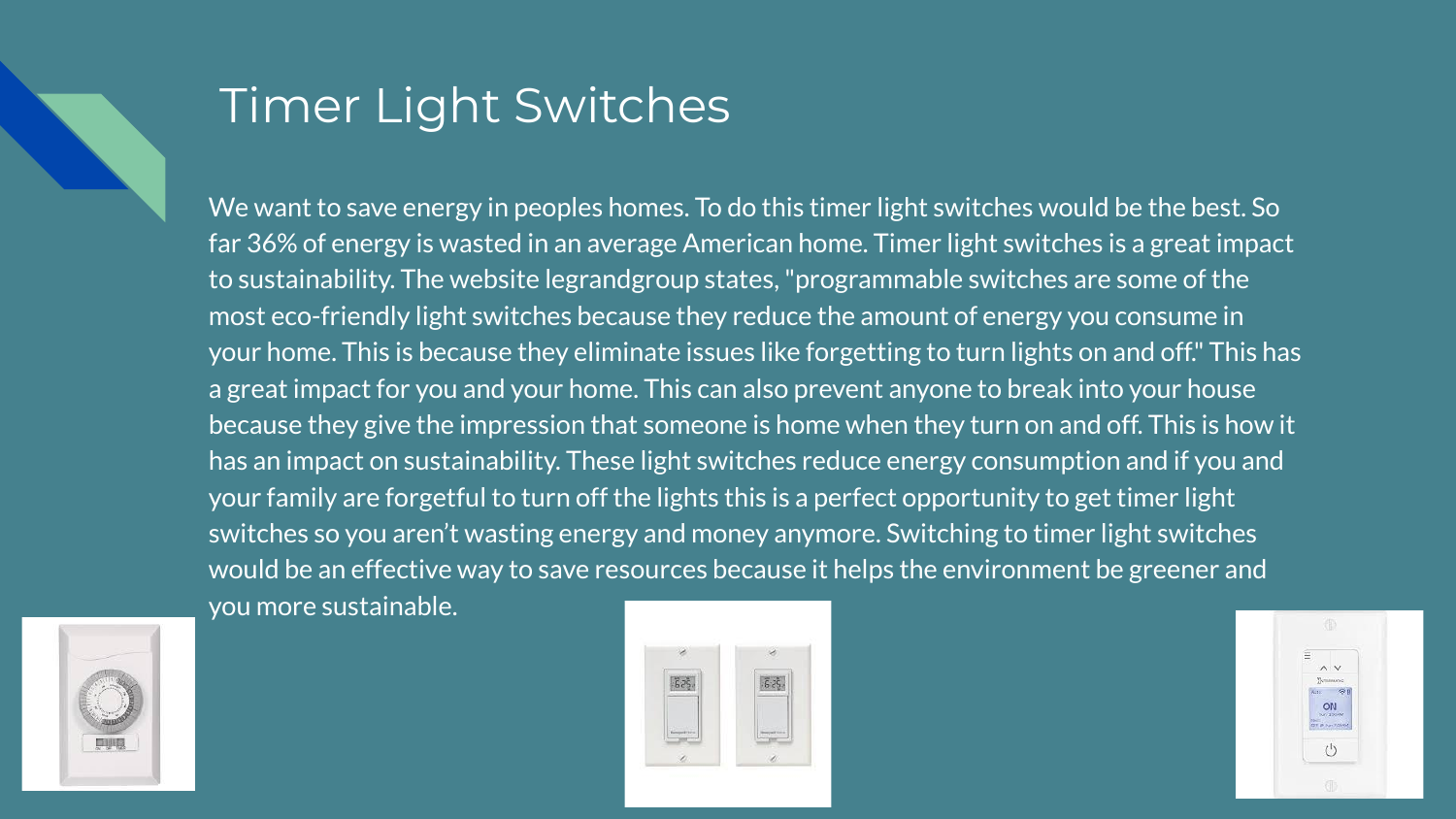### Smart Goal



We are trying to accomplish to get people to not waste their electricity. We will know when we reached this goal when we have finished this project. We do believe that we can achieve this project. This will make a difference in our personal life. It will help our family and other families save money and energy. This goal will have a completion time so we can make this change quickly.

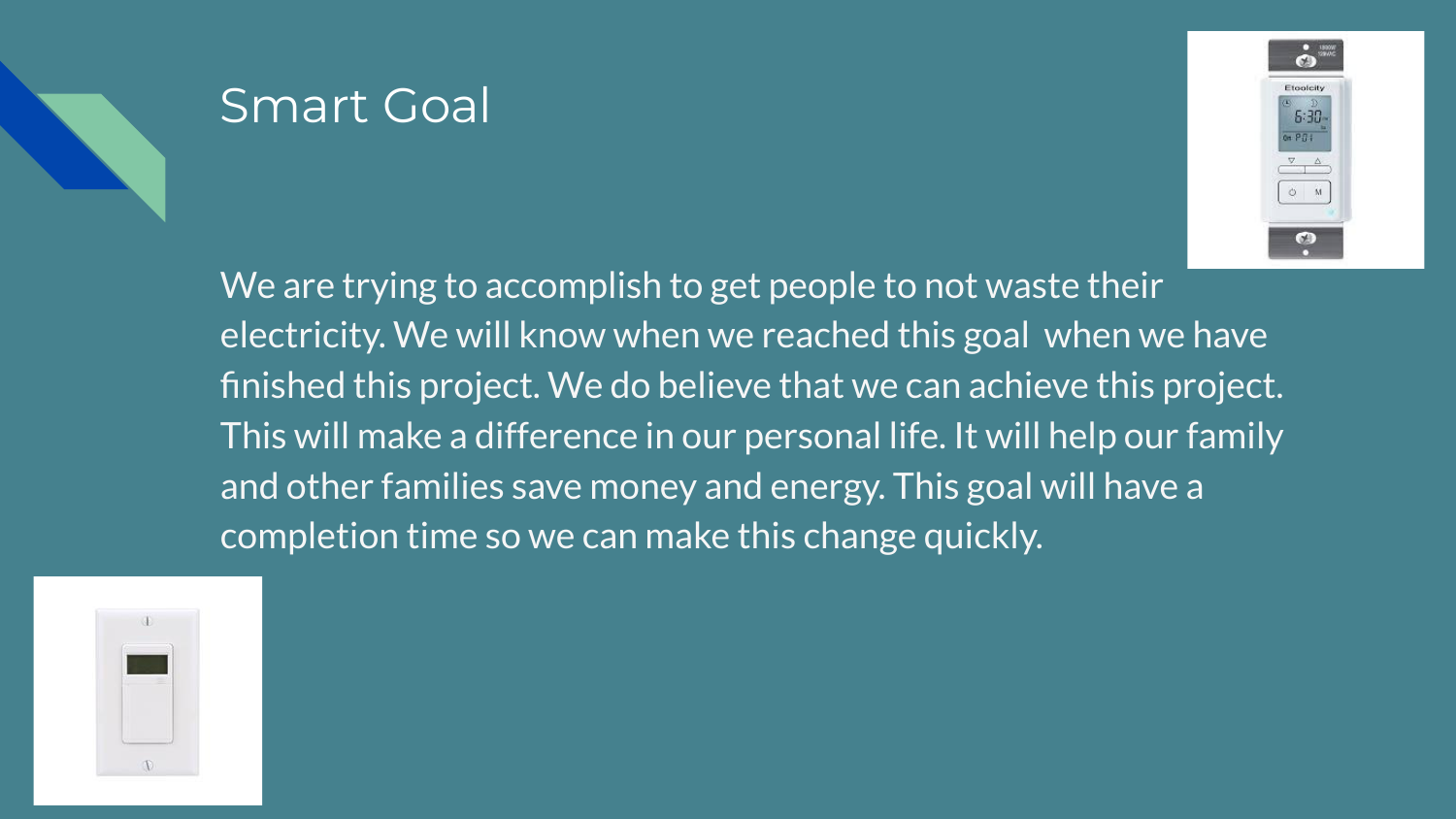

### Mission Statement



We want to save light energy in homes. We want the percent of light energy wasted to be lowered. Finally we want to have the energy bill of peoples house to be less. We will do this by trying to get people to get timer light switches installed in their homes.

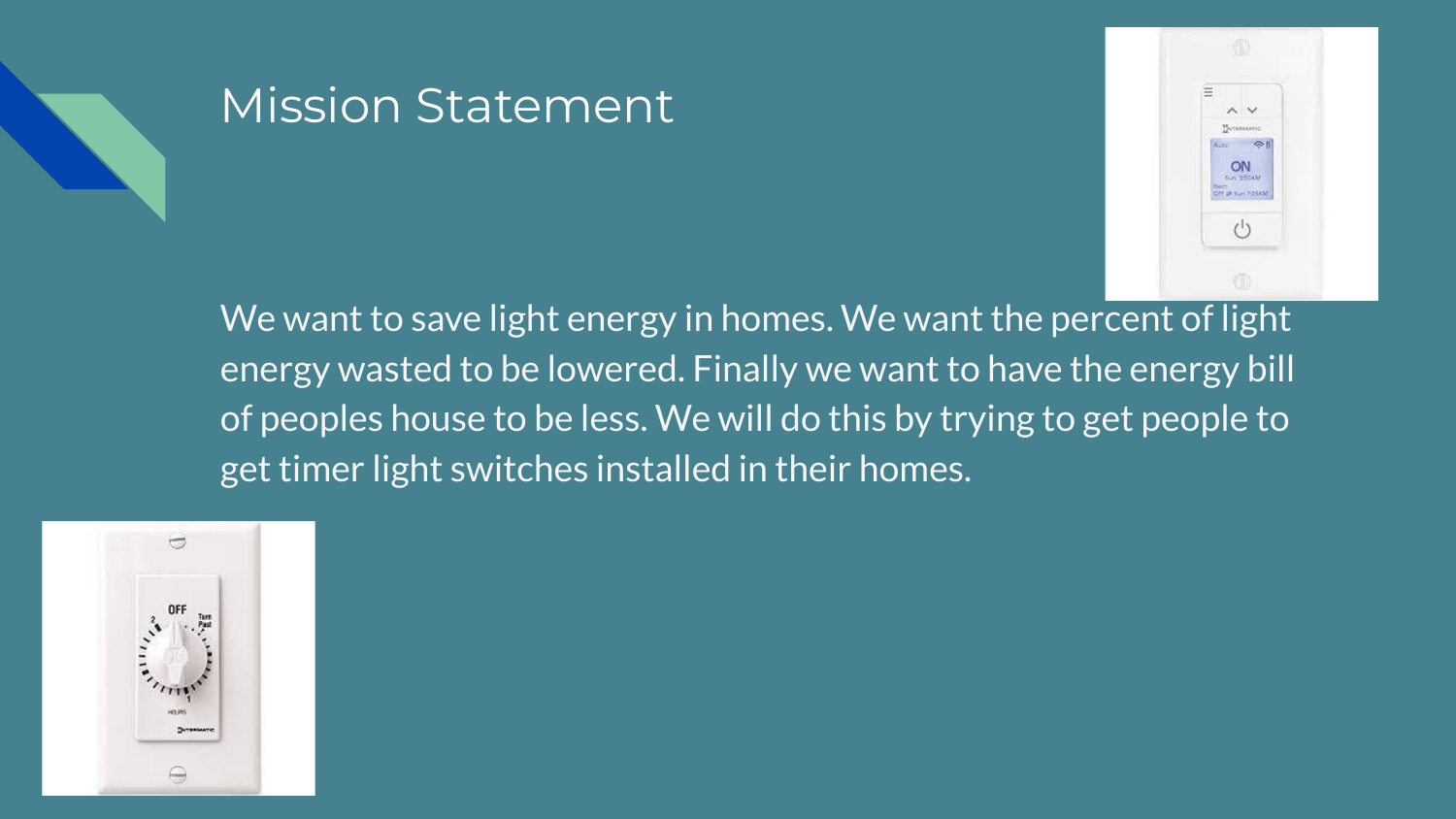### Statement of Need



Timed light switches save electricity and can be a great opportunity for your family and it saves you money. When getting the timed light switches it will save you money and you would not waste as much electricity. It also helps the environment. 21% of people leave the lights on when leaving the house. Getting timer light switches would prevent this from happening, This is because you can set the light to go on when you want and when you want it to turn off so even if you forget it won't matter because it will do it itself. With the light switch it saves you time to turn on and off the lights, it helps you when you forget, and most importantly it saves electricity/energy and money. Also it can keep your house protected so when your gone and on a trip if you want you can set the light to turn on and off at a specific time so people think you are home so no one can break in. Getting timed light switches can benefit you and the environment. It makes you and the environment safer and better. Timed light switches can reduce the waste on money and and electricity.

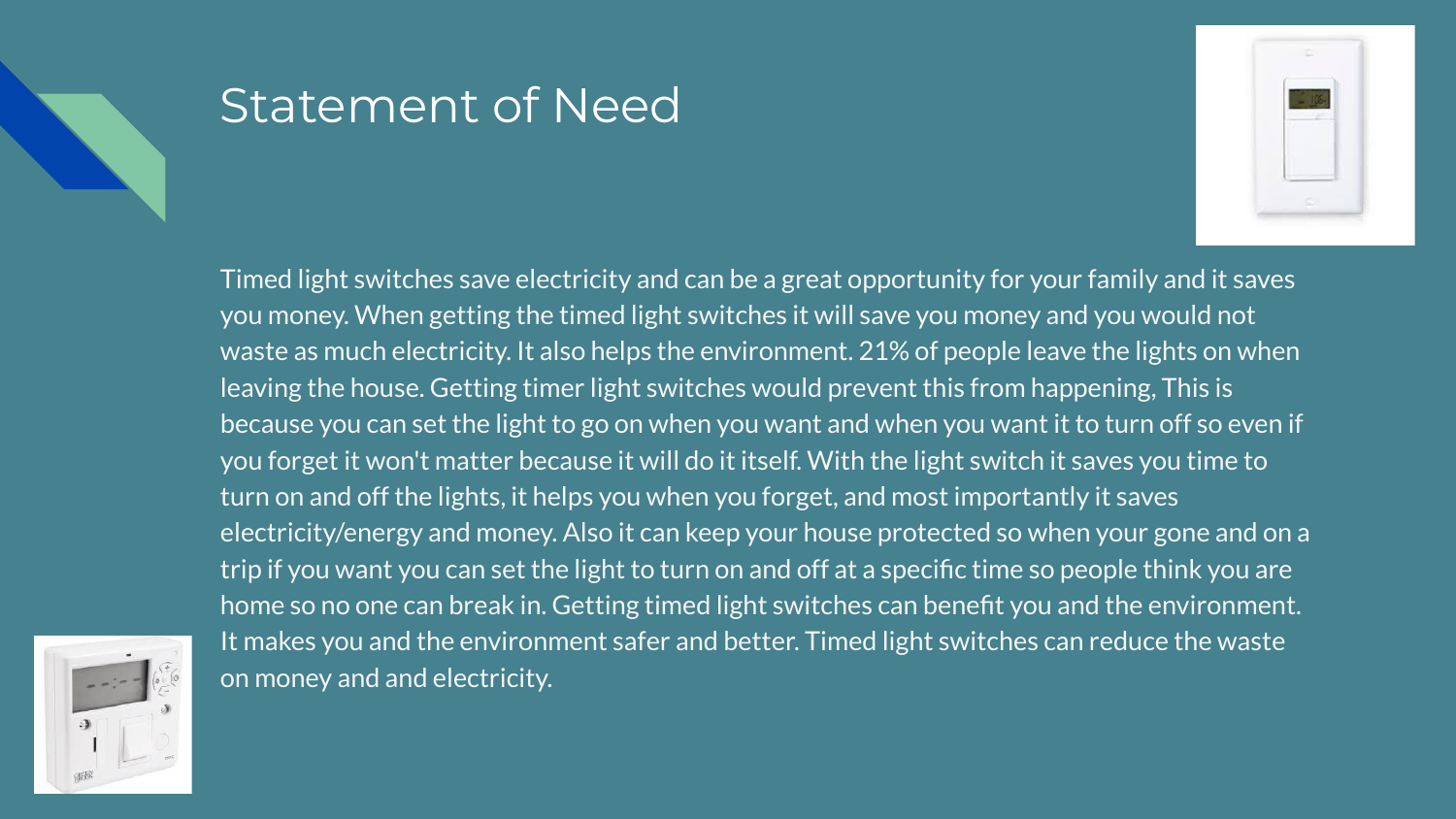## Goal/Objective



The goal that we went is for people to install timed light switches so they don't waste electricity and hurt the environment even more. The desired outcome is saving electricity, money, and time. This will make also you be more sustainable in helping our environment. This is important and impacts economic (profit) because installing light switches saves you money and time. Although you will spend money to get them and maybe even have them installed they do great for the environment and can help you and your family. It will save about 15-25 dollars or more! With it saving you money you can use that money on something else instead of wasting it on electricity that you weren't even using. The timed light switches impacts the environment because since people will not waste electricity because when they waste their electricity they are polluting the air and harming greenhouse gases. With timed light switches you would not pollute anything and you would be more sustainable and you would be helping the environment. Timed light switches has an impact on society. This is because they may cost you more money when purchasing them but when you get them they will save you money so that you can out the extra money that you have from not wasting it on wasted electricity on something for your family or for yourself. This will also make your life easier.

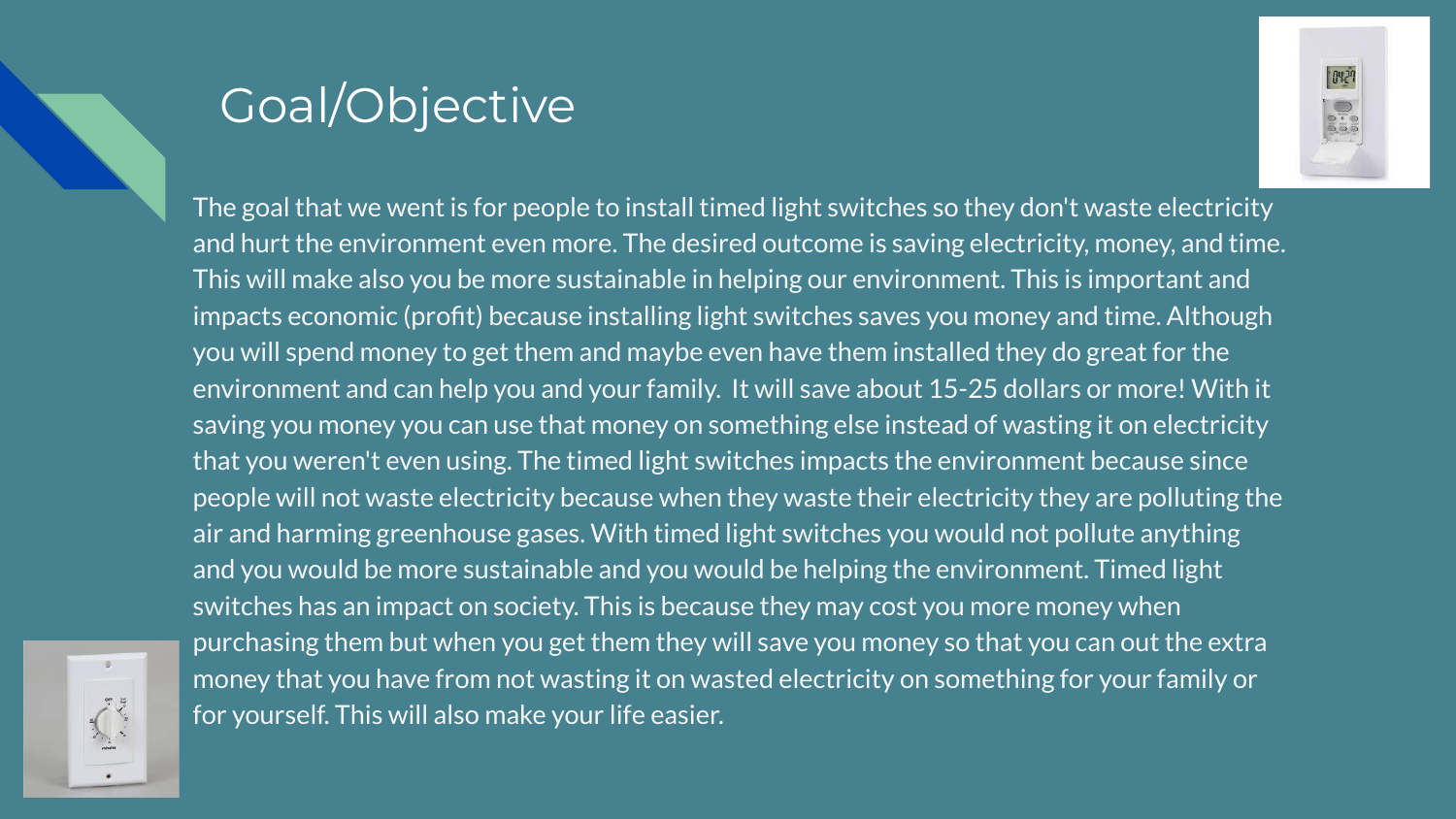### Data, Project Analysis, and Cost



Each light switch costs about \$27.14 without tax. With tax the light switches are \$29.49. Depending with how many light switches you want changed it can either be cheap or a little more on the expensive side. The cost for light may only be a little for a few hours but when you keep on multiplying that cost every month it can get expensive especially when you aren't even using half of the electricity that you are paying. This is worth the investment because it will be very helpful for families and can be cheaper than what you spend now. Time light switches are a great energy saver especially if you are a person that forgets to turn off the lights in a room. One website states that it can also help with safety. There are 2 different types of timer light switches that you can get depending on which one you like. The 2 different types are electronic and mechanical. The way they save energy is because they acts as a communicator between the power source and the light. This is how the light switches work for them to turn on and off automatically. You can buy these light switches at a hardware store like Home Depot and Lowe's. The cost really depends on how many you buy and which timer light switch you want. I would first introduce this to my family to show them what I am trying to achieve and then I would tell them the pros and cons to the structural goals.

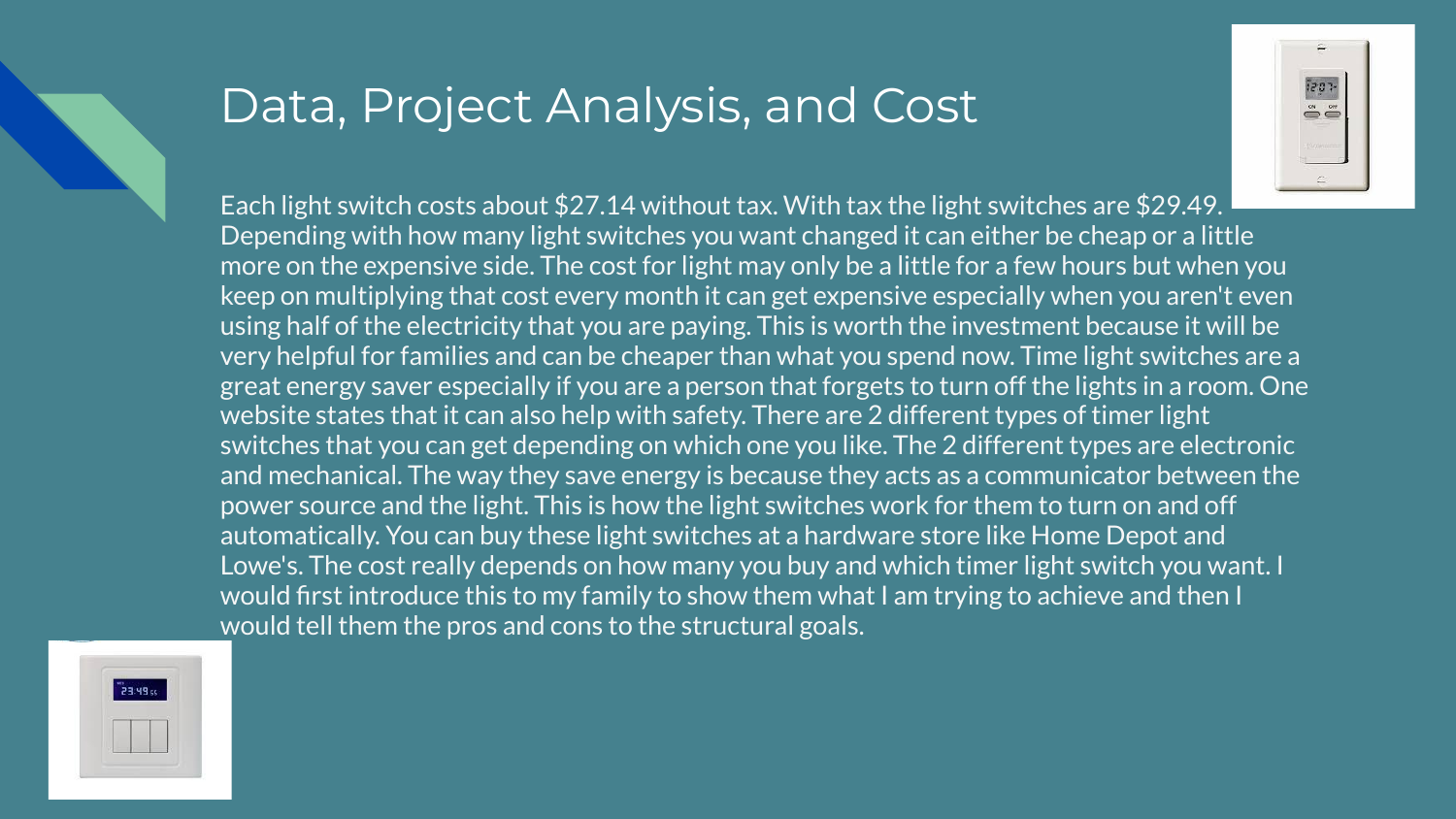# Impact Analysis/Conclusion

The pros of changing to timed light switches are saving energy and money. Since 36% of energy is wasted each year in the average American home, getting timer light switches could get that number be significantly lowered. As of 2020 the average American energy bill is \$115 per month. If you get timer light switches that would save you money each month. Timed light switches cost more money at first so that could make it unconvincing to some people but we can show them that in the long run will save you more money then it costs to buy one